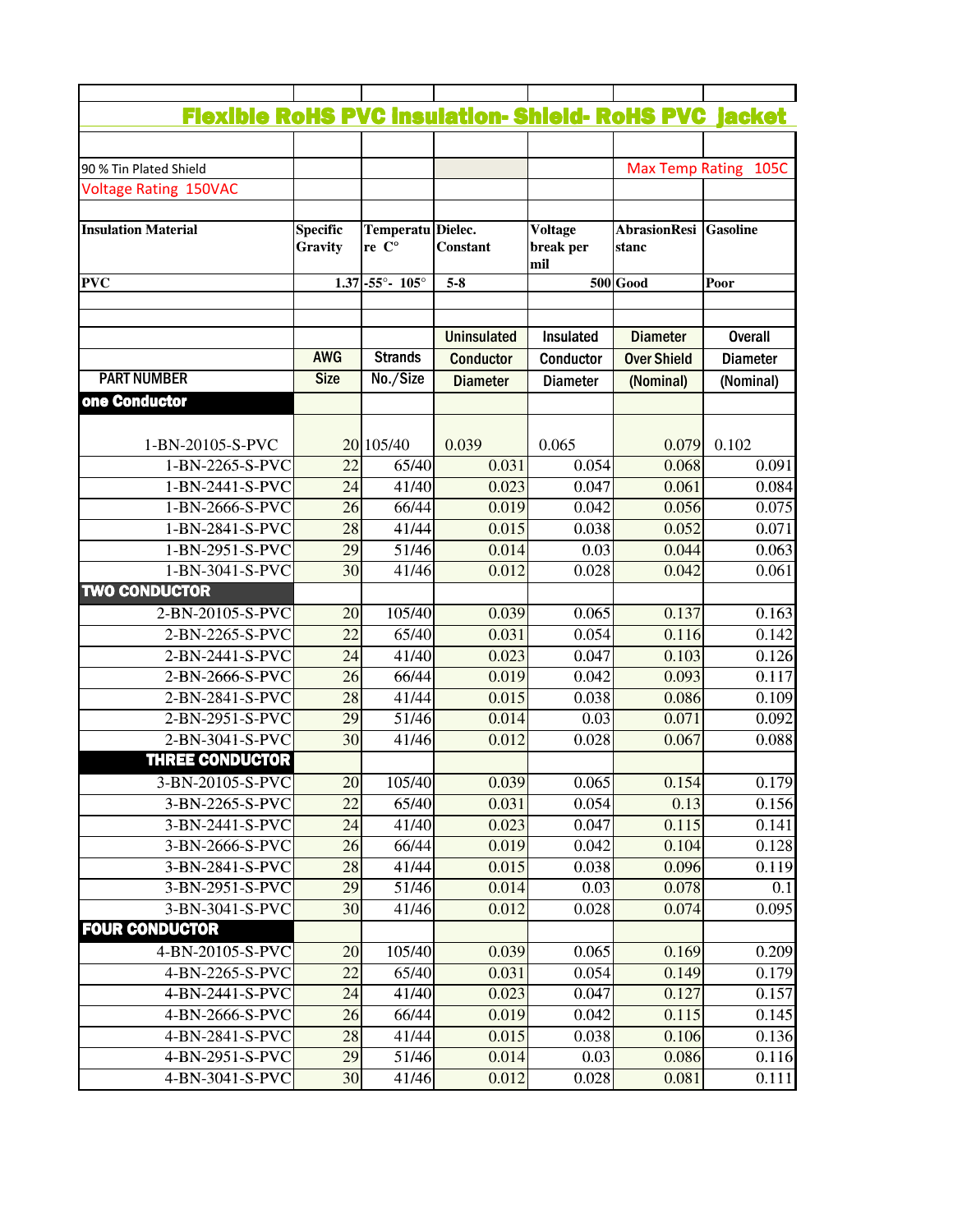| <b>FIVE CONDUCTOR</b>                                                         |                                   |                                 |                |       |       |       |
|-------------------------------------------------------------------------------|-----------------------------------|---------------------------------|----------------|-------|-------|-------|
| 5-BN-20105-S-PVC                                                              | 20                                | 105/40                          | 0.039          | 0.065 | 0.186 | 0.226 |
| 5-BN-2265-S-PVC                                                               | 22                                | 65/40                           | 0.031          | 0.054 | 0.165 | 0.195 |
| 5-BN-2441-S-PVC                                                               | 24                                | 41/40                           | 0.023          | 0.047 | 0.141 | 0.171 |
| 5-BN-2666-S-PVC                                                               | 26                                | 66/44                           | 0.019          | 0.042 | 0.127 | 0.157 |
| 5-BN-2841-S-PVC                                                               | 28                                | 41/44                           | 0.015          | 0.038 | 0.116 | 0.146 |
| 5-BN-2951-S-PVC                                                               | 29                                | 51/46                           | 0.014          | 0.03  | 0.095 | 0.125 |
| 5-BN-3041-S-PVC                                                               | 30                                | 41/46                           | 0.012          | 0.028 | 0.089 | 0.119 |
| <b>SIX CONDUCTOR</b>                                                          |                                   |                                 |                |       |       |       |
| 6-BN-20105-S-PVC                                                              | 20                                | 105/40                          | 0.039          | 0.065 | 0.206 | 0.246 |
| 6-BN-20105-S-PVC                                                              | 22                                | 65/40                           | 0.031          | 0.054 | 0.182 | 0.222 |
| 6-BN-20105-S-PVC                                                              | 24                                | 41/40                           | 0.023          | 0.047 | 0.155 | 0.185 |
| 6-BN-20105-S-PVC                                                              | 26                                | 66/44                           | 0.019          | 0.042 | 0.14  | 0.17  |
| 6-BN-20105-S-PVC                                                              | 28                                | 41/44                           | 0.015          | 0.038 | 0.128 | 0.158 |
| 6-BN-20105-S-PVC                                                              | 29                                | 51/46                           | 0.014          | 0.03  | 0.104 | 0.134 |
| 6-BN-20105-S-PVC                                                              | 30                                | 41/46                           | 0.012          | 0.028 | 0.098 | 0.128 |
|                                                                               |                                   |                                 |                |       |       |       |
|                                                                               |                                   |                                 |                |       |       |       |
| For more than 6 conductor, composite cables, Unshielded or special color code |                                   |                                 |                |       |       |       |
|                                                                               | Email: sales@microflexwire.com    |                                 |                |       |       |       |
|                                                                               | <b>MicroFlex Wire &amp; Cable</b> |                                 |                |       |       |       |
|                                                                               |                                   | 2255 S. Ritchey Street,         |                |       |       |       |
|                                                                               |                                   | Santa Ana, CA 92705             |                |       |       |       |
|                                                                               |                                   | (714) 404-1794<br><b>Phone:</b> |                |       |       |       |
|                                                                               |                                   | Fax                             | (714) 912-8206 |       |       |       |
|                                                                               |                                   |                                 |                |       |       |       |
|                                                                               |                                   |                                 |                |       |       |       |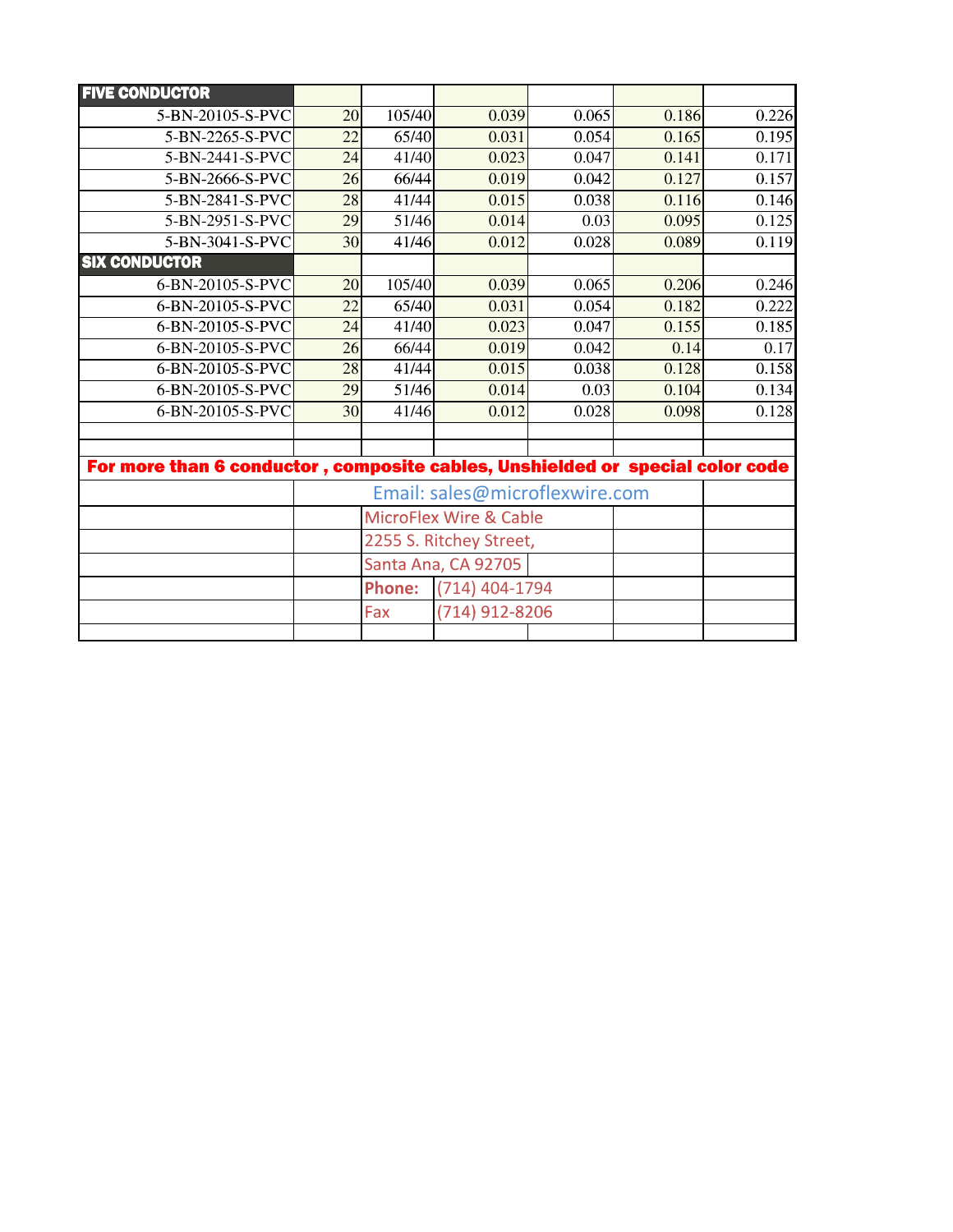| Weight      |                                           |
|-------------|-------------------------------------------|
| (lbs./MFt.) |                                           |
|             |                                           |
|             |                                           |
| 9.7         |                                           |
|             |                                           |
|             | $\frac{7.5}{5.9}$                         |
|             |                                           |
|             |                                           |
|             | 4                                         |
|             | $\frac{3.2}{3}$                           |
|             |                                           |
|             |                                           |
|             | $\frac{1}{9.6}$                           |
|             | 14.7                                      |
|             | $\frac{11.7}{9.6}$                        |
|             |                                           |
|             | 8.3                                       |
|             | $\overline{6.2}$                          |
|             | $\overline{5.8}$                          |
|             |                                           |
|             | $\overline{25.3}$                         |
|             | 19                                        |
|             | 14.6                                      |
|             | $\overline{\mathbf{C}}$<br>$\overline{1}$ |
|             | 10                                        |
|             |                                           |
|             |                                           |
|             |                                           |
|             | 33.4                                      |
|             | $\frac{23.8}{2}$                          |
|             | 17.9                                      |
|             | $14.\overline{5}$                         |
|             | 12.1                                      |
|             | $\overline{9.2}$                          |
|             | 8.5                                       |
|             |                                           |